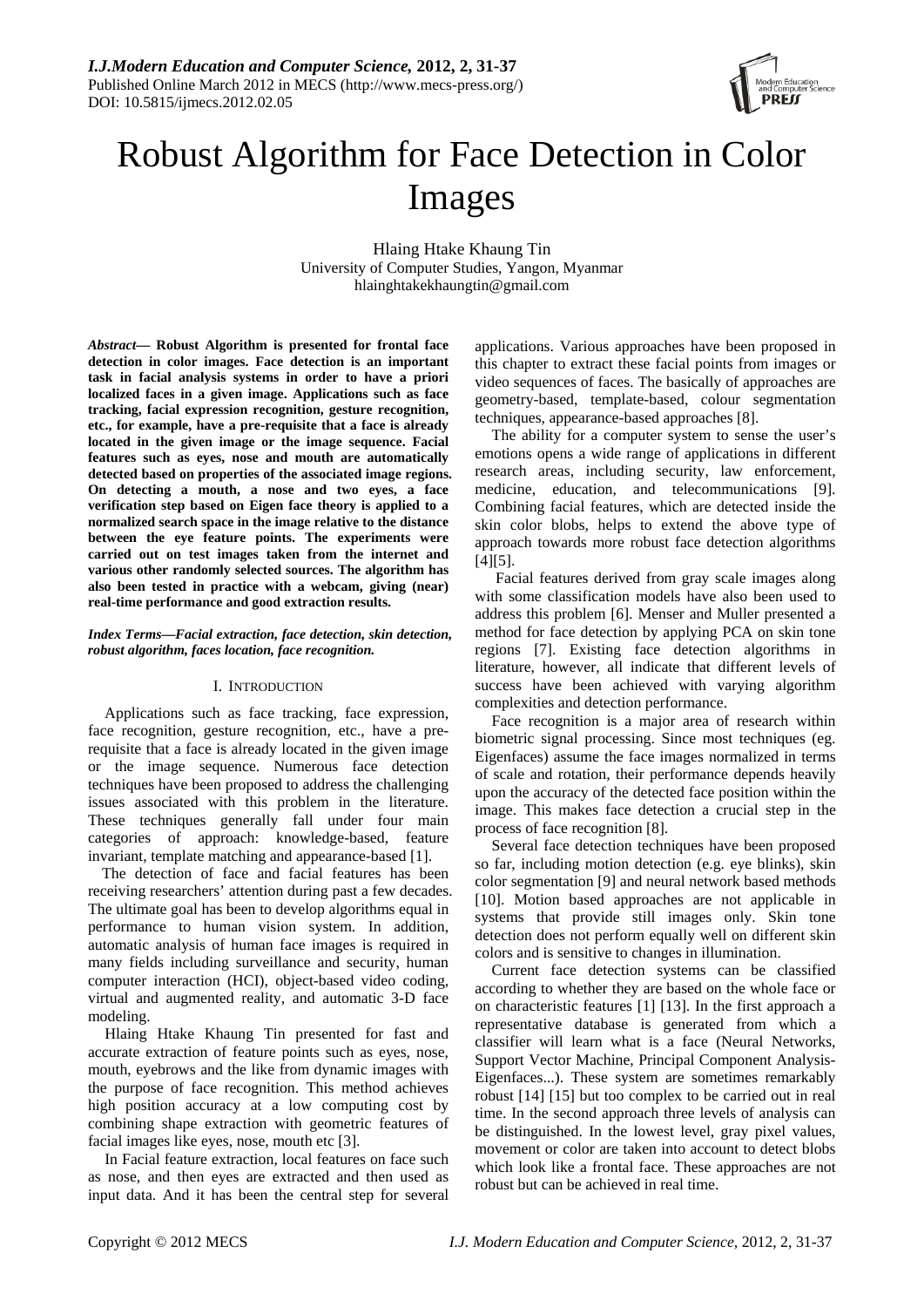In the medium-level analysis, characteristics independent of light conditions and faces orientation sought. In the highest level analysis, face features such as eyes, nose, mouth and face outlines are associated. Deformable models, snakes or Point Distributed Models can then be used. These last models require a good image resolution and are not easily achievable in real time. However, once the face is detected, it is then possible to track it [17].

In this paper, we present a robust approach for frontal face detection in color images based on facial feature extraction and the use of appearance based properties of face images. This is followed by the face detection algorithm proposed by Menser and Muller, which attempted to localize the computation of PCA on skintone regions. This approach begins with a facial feature extraction algorithm which illustrates how image regions segmented using chrominance properties can be used to detect facial features, such as eyes, nose and mouth, based on their statistical, structural, and geometrical relationships in frontal face images.

Several teams already implemented an adaptation of the skin color[17]; nevertheless, they postulate that the camera is correctly calibrated and thus use a color skin signature which is known a priori[14] and progressively refined during the sequence.

The paper is organized as follows. In section 2, facial feature extraction technique is described. The proposed system is described in section 3. Eigenface is presented in Section 4. Appearance-based face detection using facial features and PCA (Principal Component Analysis) is described in section 5. Experimental results are presented in section 6. Some conclusions are then given in section 7.

#### II. FACIAL FEATURE EXTRACTION

Most of a frontal face image containing a mouth, nose and two eyes is shown in Figure 1.  $E_1$  and  $E_r$  represent left and right eyes respectively, while N represents the nose feature and M also represents the mouth feature. The distance between the two eyes is w, and the distance from the mouth to the nose is h and the distance from nose to the two eyes is also h.

In frontal face images, structural relationships such as the Euclidean distance between the mouth , the nose and the left and right eye, the angle between the eyes, the nose and the mouth, provide useful information about the appearance of a face. These structural relationships of the facial features are generally useful to constrain the facial feature detection process.

If the input image from the camera is a color image, color information is used for preprocessing step. The candidates for the facial region are obtained using the facial color chromatic property. This step effectively reduces the search range in the images, thereby reducing the computing time required for facial feature detection.

K. W. Wong, et al. [18] proposed an efficient algorithm for human face detection and facial feature extraction. Firstly, the location of the face regions is detected using the genetic algorithm and the eigenface technique. The genetic algorithm is applied to search for

possible face regions in an image, while the eigenface technique is used to determine the "fitness of the regions. As the genetic algorithm is computationally intensive, the searching space is reduced and limited to the eye regions so that the required timing is greatly reduced. Measuring their symmetries and determining the existence of the different facial features then further verify possible face candidates.

Furthermore, in order to improve the level of detection reliability in their approach, the lighting effect and orientation of the faces were considered and solved.



Figure 1.A frontal face view

#### III. PROPOSED SYSTEM

The block diagram of the proposed system is shown in Figure 2. The first task of face detection in this system is skin detection which is carried out using a statistical skin detection model built by acquiring a large training set of skin and non-skin pixels.

 A face-bounding box is then obtained from the skin to which the color segmentation is applied for creating a segmentation partition of homogeneous regions. Possible mouth features are first identified based on image pixels and the corresponding color segmentation regions. Nose features and eye features are then identified relative to the position of the mouth, by searching for regions which satisfy some statistical, geometrical, and structural properties of the eyes in frontal face images.

On detecting a feature set containing a mouth, a nose and two eyes, PCA analysis is performed over a normalized search space relative to the distance between the two eyes. The image location corresponding to the minimum error is then considered the position of the detected face.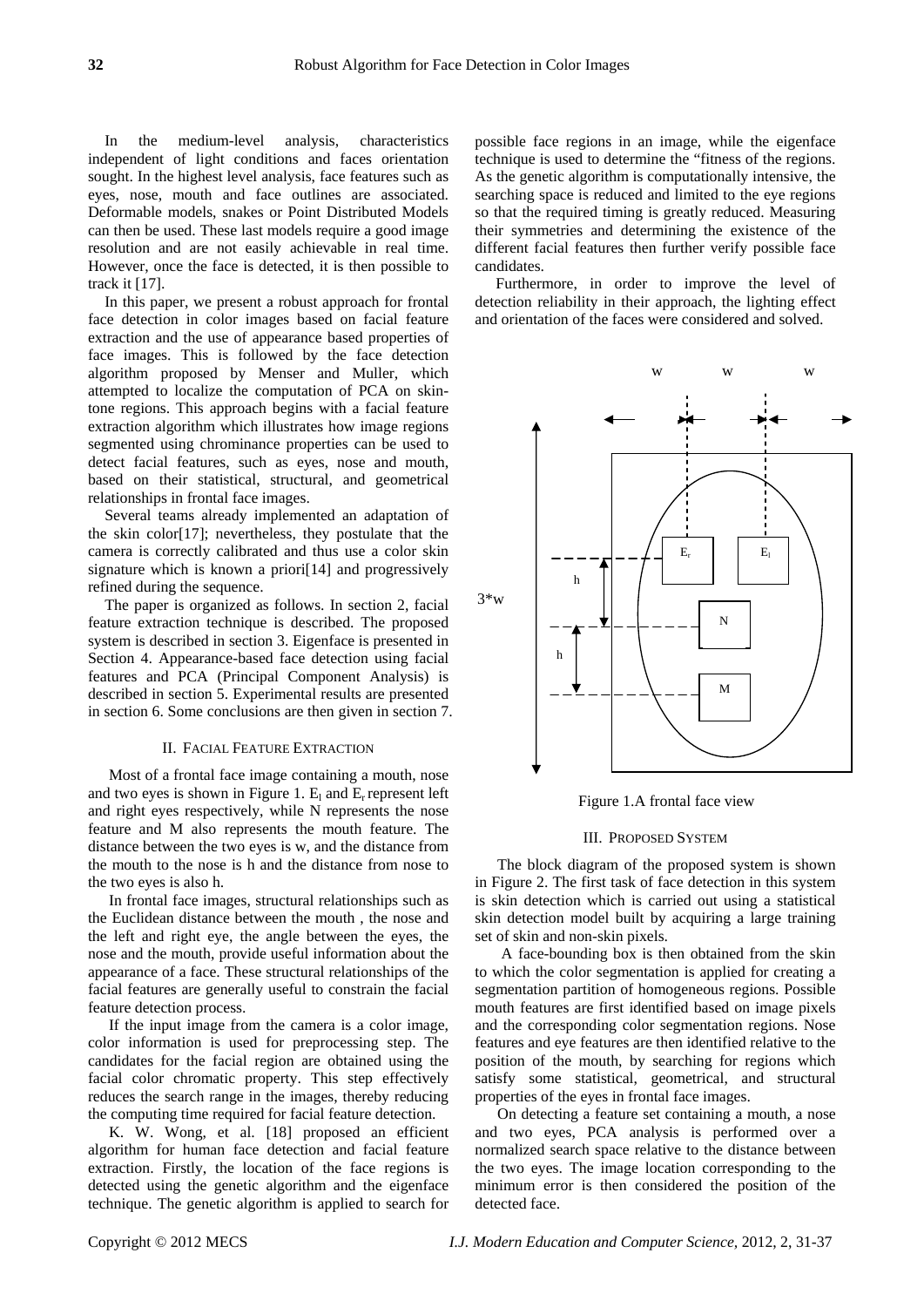Principal Component Analysis is a suitable strategy for face recognition because it identifies variability between human faces, which may not be immediately obvious. PCA does not attempt to categorize faces using familiar geometrical differences, such as nose length or eyebrow width. Instead, a set of human faces is analysed using PCA to determine which 'variables' account for the variance of faces. In face recognition, these variables are called eigenfaces because when plotted they display a ghostly resemblance to human faces.

Although PCA is used extensively in statistical analysis, the pattern recognition community started to use PCA for classification only relatively recently. Principal component analysis is concerned with explaining the variance covariance structure through a few linear combinations of the original variables. Perhaps PCA's greatest strengths are in its ability for data reduction and interpretation.

Furthermore, all interpretation (i.e. recognition) operations can now be done using just the 40 eigenvalues to represent a face instead of the manipulating the 10000 values contained in a 100x100 image. Not only is this computationally less demanding but the fact that the recognition information of several thousand.



#### Figure2. Face detection system

#### IV. EIGENFACE

In mathematical terms, this is equivalent to finding the principal components of the distribution of faces, or the eigenvectors of the covariance matrix of the set of face images, treating an image as a point (or vector) in a very high dimensional space. The eigenvectors are ordered, each one accounting for a different amount of the variation among the face images.

These eigenvectors can be thought of as a set of features that together characterize the variation among face images. Each image contributes some amount to each eigenvector, so that each eigenvector formed from an ensemble of face images appears as a sort of ghostly face image, referred to as an eigenface. Each eigenface deviates from uniform gray where some facial feature differs among the set of training faces; collectively, they map of the variations between faces.

Because eigenfaces will be an orthonormal vector set, the projection of a face image into "face space". An image or signal is projected onto an orthonormal basis set of sinusoids at varying frequencies and phase. Each location of the transformed signal represents the projection onto a particular sinusoid. The original signal

or image can be reconstructed exactly by a linear combination of the basis set of signals, weighted by the corresponding component of the transformed signal.

If the components of the transform are modified, the reconstruction will be approximate and will correspond to linearly filtering the original signal. This transform is non-invertible called the eigenface transform, in the sense that the basis set is small and can reconstruct only a limited range of images. The transformation will be adequate for recognition to the degree that the "face space" spanned by the eigenfaces can account for a sufficient range of faces.

The idea of using eigenfaces was partially motivated for efficiently representing pictures of faces using principal component analysis. Any collection of face images can be approximately reconstructed by storing a small collection of weights for each face and a small set of standard pictures (the eigenpictures). The weights describing each face are found by projecting the face image onto each eigenpicture. Face recognition, on the other hand, should not require a precise, low mean squared error reconstruction.

If a multitude of face images can be reconstructed by weighted sums of a small collection of characteristic features or eigenpictures, perhaps an efficient way to learn and recognize faces would be this: build up the characteristic features (eigenfaces) by experience over time and recognize particular faces by comparing the feature weights needed to (approximately) reconstruct them with the weights associated with known individuals.

In appearance-based approaches is to project face images into a linear subspace with low dimensions. The first version of such a subspace is the eigenface space constructed by the principal component analysis from a set of training images. Later, the concepts of eigenfaces were extended to eigen features for the detection of facial features. A storage problem can occur but it is better performance than feature base it is fast, robust and relatively simple than feature based approach. Even to the same people, the images taken in different surroundings may be unlike. So, the problem is so complicated in the field of face recognition by computer.

As a result of this, inaccurate face images can signal a smaller error, resulting in an image block with the minimum error converging to a wrong face image. However, when the search space is reduced to a smaller size, the intended results can be achieved in most cases.

The detection process could be tuned to the particular task at hand. There are four particular parameters that can be modified to provide better results; the scale factor, the minimum number of neighbouring detections, the minimum detectable feature size and whether to include canny pruning or not. All these parameters would be described in the context of face detection. Parameters for detection of other features follow the same principles.

A difficulty of using PCA as a face classification step is due to the inability of properly defining an error criterion on face images. As a result of this, inaccurate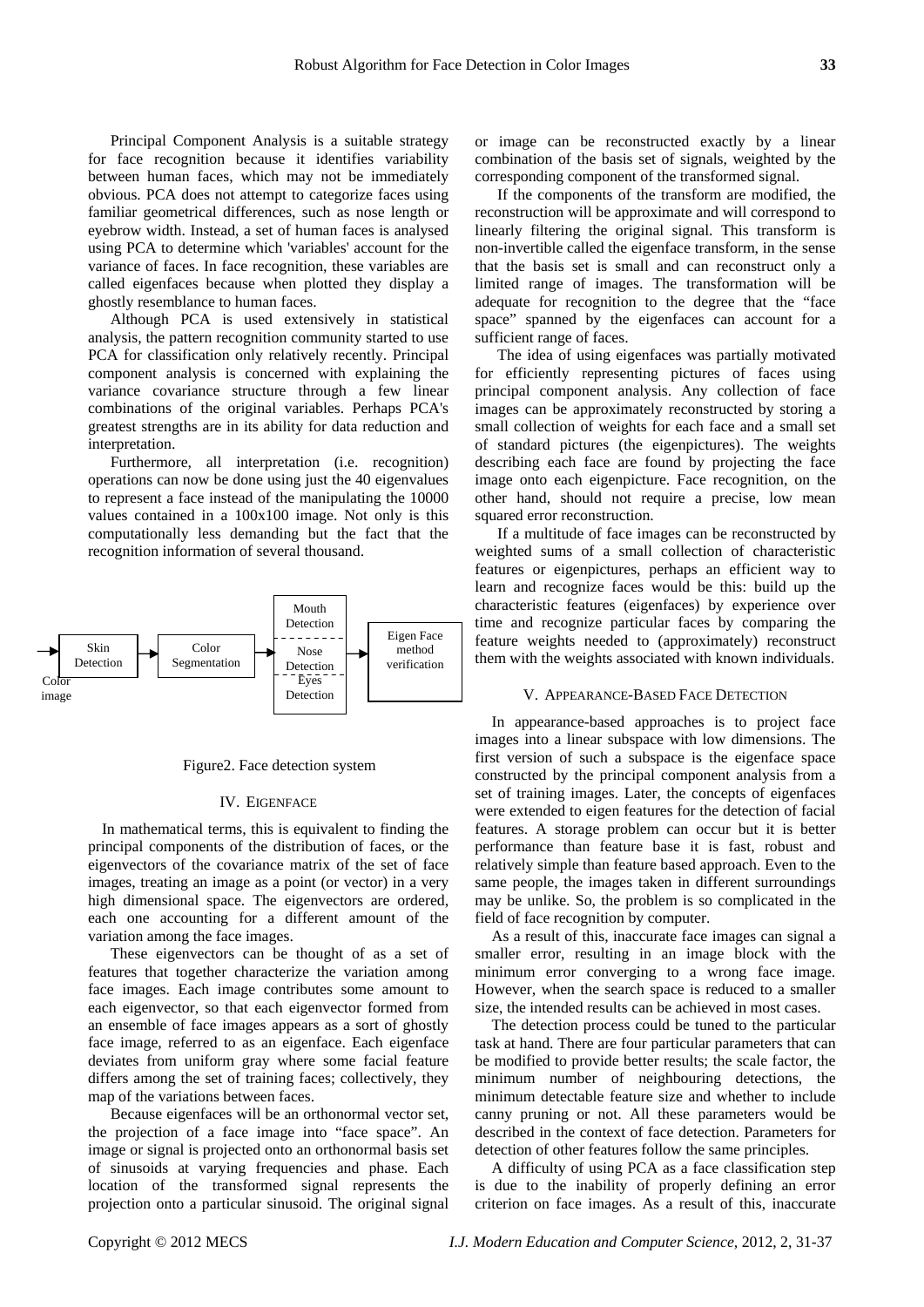face images can signal a smaller error, resulting in an image block with the minimum error converging to a wrong face image. However, when the search space is reduced to a smaller size, the intended results can be achieved in most cases. The objective of using facial features in this system is to localize the image area on points are used to define a normalized search space.

#### *A. Face region detection*

Many face detection algorithms have been proposed, exploiting different heuristic and appearance- based strategies (a comprehensive review is presented in [19]). Among those, color-based face region detection gained strong popularity, since it enables fast localization of potential facial regions and is highly robust to geometric variation of face patterns and illumination conditions (except colored lighting).

Skin color alone is usually not enough to detect potential face regions reliably due to possible inaccuracy of camera color reproduction and presence of non-face skin-colored objects in the background. Popular methods for skin-colored face region localization are based on the connected components analysis [20] and integral projection [21].

#### *B. Eye position detection*

Accurate eye detection is very important in the subsequent feature extraction, since the eyes provide the baseline information about the expected location of other facial features in the proposed system. Most eye detection methods exploit the observation that eye regions usually exhibit sharp changes in both luminance and chrominance, in contrast with the surrounding skin. Researchers have employed integral projection [22], morphological filters [23], edge map analysis [24], and non-skin color area detection to find potential eye locations in the facial image.

One eye contour model consists of upper lid curve in cubic polynomial, lower lid curve in quadratic polynomial, and the iris circle. The iris center and radius are estimated by the algorithm developed by Ahlberg [25]. It is based on the assumptions that the iris is approximately circular and it is dark against the background, i.e. the eye white. Conventional approaches of eyelid contour detection use deformable contour models attracted by high values of luminance edge gradient [26].

#### *C. Lip contour detection*

In most cases, lip color differs significantly from that of the skin. An iteratively refined skin and lip color models to discriminate lip pixels from the surrounding skin. The pixels classified as skin at the face detection stage and located inside the face ellipse are used to build person-specific skin color histogram.

The pixels with low values of person specific skin color histogram, located at the lower face part are used to

estimate the mouth rectangle. Then, skin and lip color classes are modeled by two-dimensional Gaussian probability density functions in (R/G,B/G) color space .

Based on the pixel values of the lip function image, the initial mouth contour is roughly approximated by an ellipse. The contour points move radically outwards or inwards, depending on lip function values of pixels they encounter.

# *D. Nose contour detection*

The representative shape of nose side has already been exploited to increase the robustness, and its matching to the edge and dark pixels has been successful in [27] and [28]. However, in cases of blurry picture or ambient face illumination, it becomes more difficult to utilize the weak edge and brightness information.

#### *E. Chin and cheek contour detection*

Deformable models [29] have been proved to be an efficient tool for chin and cheek contour detection. However, the edge map, which is the main information source for the face boundary estimation, results in very noisy and incomplete face contour information in several cases. A subtle model deformation rule derived from the general knowledge on human face structure must be applied for accurate detection [29].

#### VI. EXPERIMENTAL RESULTS AND ANALYSIS

Some examples of the detected facial feature on the original images are shown in figure 3. Eye feature points are shown by black crosses, nose feature points are shown by black crosses while mouth feature points are shown by white crosses.

Figure 3(a) is a bright frontal face image whereas Figure 3(b) is a frontal face image with glasses causing bright reflections. A half frontal face image is shown in Figure 3(c). A randomly selected image of two faces is shown in Figure 3(d).

Accurate results are reported in the first, third, and the fourth image while slightly inaccurate eye feature points have been detected in the second case. Bright reflections caused by glasses in the second image have led to errors in the eye detection process.

Face detection results are shown in Figure 4. The experiments were carried out on test images taken from the internet and various other randomly selected sources. We noted that the slight inaccuracies occurred in the facial feature extraction process did not affect the performance of face detection.

The processing time may be seriously reduced by algorithms and their implementation optimization, which have not yet performed. The detection results are used in the system to achieve satisfactory face models. Also, the results can play a crucial role in feature-based face recognition system.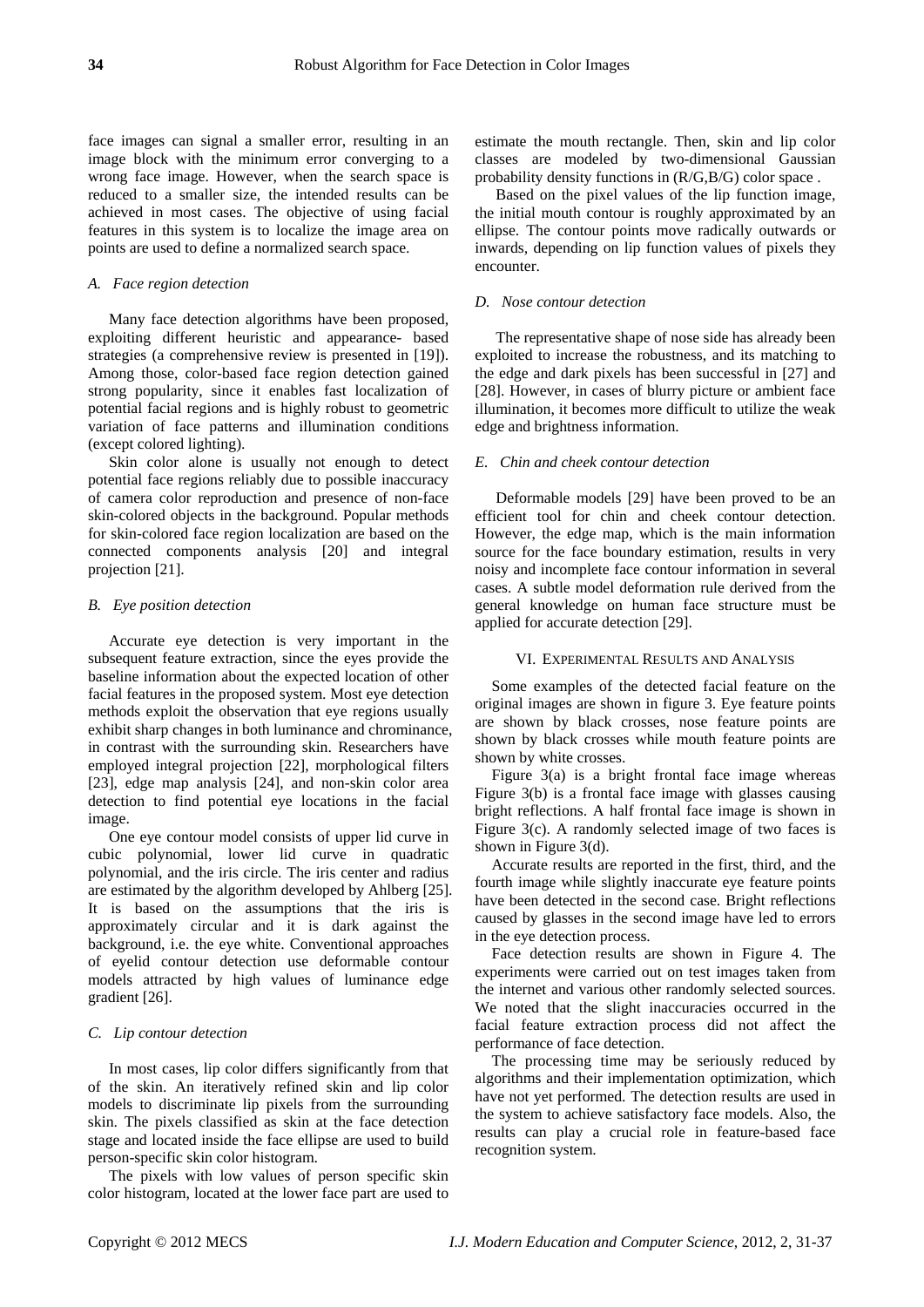



(g)

Figure 4. Face detection results

## VII. CONCLUSION

Face detection using facial features and Eigen faces theory is presented. Using a facial feature extraction step prior to performing PCA analysis helps to address two requirements for this system. The performance of the system can be improved by extending the face classification step towards a two-class classification problem with the use of a carefully chosen set of nonfaces as the second class. In this system, a total number of 400 face images were used as the set of training images taken from the internet and the various other randomly selected sources. The 200 images training set is a collection of 100 frontal upright images, 50 frontal images with glasses and 50 slightly rotated face images selectively chosen from the internet. The scope of this paper is confined to a limited range of illumination variations. To enhance the robustness of face detection, an efficient method of illumination compensation needs to be employed. In future research, it will be of interest to analyse the active intensity patterns under various illumination conditions.



 $(c)$  (d)

Figure 3. Facial feature extraction results



 $(a)$  (b)



 $(c)$  (d)

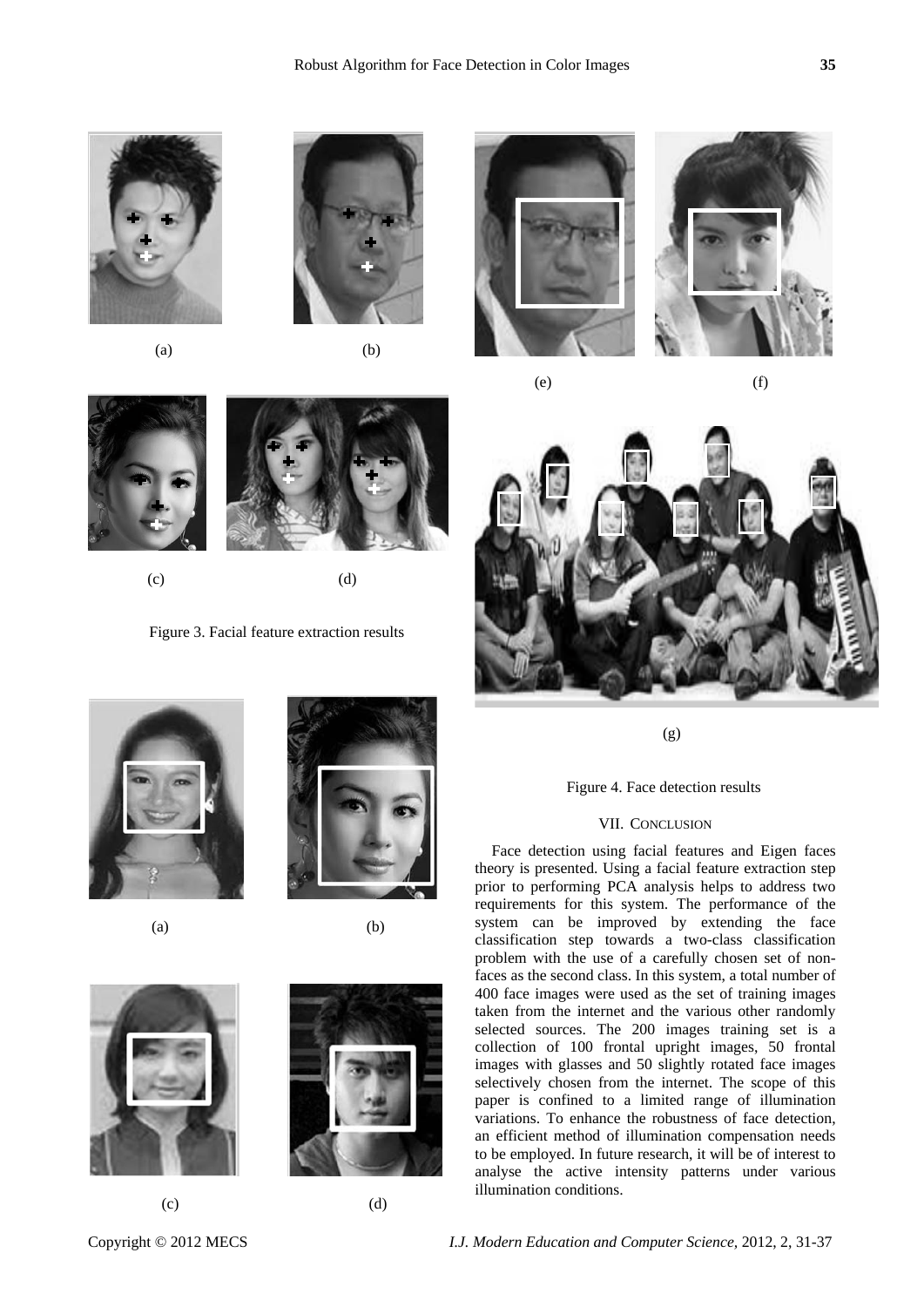#### ACKNOWLEDGMENT

Dr. Mint Myint Sein, University of Computer Studies, Yangon, for supervising my research, guiding me throughout my research and for her very informative lectures on Image Processing.

#### **REFERENCES**

- [1] Ming-Hsuan Yang, David J. Kriegman and Narendra Ahuja, "Detecting Faces in Images", IEEE Transactions on Pattern Analysis and Machine Intelligence, vol 24, no.1, pp. 696-706, January 2002.
- [2] A. Eleftheriadis and A Jacquin, "Automatic Face Location, Detection and Tracking for Model Assisted Coding of Video Teleconferencing Sequences at Low Bit Rates", Signal processing : Image Communication, vol. 7, no. 3, pp. 231-248, July 1995.
- [3] Hlaing Htake Khaung Tin, "Facial Extraction and Lip Tracking Using Facial Points", *International Journal of Computer Science, Engineering and Information Technology (IJCSEIT)*, Vol. 1, No. 1, March 2011.
- [4] Karin Sobottka and Ioannis Pitas, "A Novel Method for Automatic Face Segmentation, Facial Feature Extraction and Tracking", Signal Processing: Image communication, vol. 12, no.3, pp. 263-281, 1998.
- [5] Rein-Lien Hsu, Mohamed Abdel-Mottaleb and Anil K. Jain, "Face Detection in Color Images", IEEE Transactions on Pattern Analysis and Machine Intelligence, vol. 24, no. 5, pp. 696-706, May 2002.
- [6] Henry A. Rowley, Shumeet Baluja and Takeo Kanade, "Neural Network-based Face Detection", IEEE Transactions on Pattern Analysis and Machine Intelligence, vol.20, no.1, pp.23-38, January 1998.
- [7] B.Menser and F.Muller, "Face Detection in Color Images using Principal Component Analysis", IEE Conference Publication, vol.2, no. 465, pp.620-624, 1999.
- [8] Oliver Jesorsky, Klaus J. Kirchberg, and Robert W.Frischholz, "Robust Face Detection Using the Hausdorff Distance*", In Proc. Third International Conference on Audio and Video-based Biometric Person Authentication,* Springer, Lecture Notes in Computer Science, LNCS-2091, pp.90-95, Halmstad, Sweden, 6-8 June 2001.
- [9] J. Terrillon, M. David, and S. Akamatsu. Automatic detection of human faces in natural scene images by use of a skin color model and of invariant moments. *In Proc. of the Third International Conference on Automatic Face and Gesture Recognition,* pages 112-117, Nara, Japan, 1998.
- [10]H. Rowley, S. Baluja, and T.Kanade. Neural network-based face detection. *In Proc. IEEE Conf. on Computer Vision and Pattern Recognition,* pages 203-207, San Francisco, CA, 1996.
- [11] Elham Bagherian, Rahmita.Wirza.Rahmat and Nur Izura Udzir, "Extract of Facial Feature Point*", International Journal of Computer Science and Network Security,* Vol.9, January 2009.
- [12] Sebe, N., Sun, Y., Bakker, E., Lew, M., Cohen, I., Huang, T.: "Towards authentic emotion recognition", *International Conference on Systems, Man and Cybernetics.* (2004).
- [13] E.Hjelmas and B.K.Low. Face detection: A survey. *Computer Vision and Image Understanding, 2001.*
- [14] Raphael Feraud, Oliver J. Bernier, Jean-Emmanuel Viallet, and Michel Collobert. A fast and accurate face dector based on neural networks. *IEEE Transactions on Pattern Analysis and Machine Intelligence,* 2001.
- [15] C.Garcia and M.Delakis. A neural architecture for fast and robust face detection. *In Proceedings of the IEEE-IAPR International Conference on Pattern Recognition (*ICPR' 02), 2002.
- [16]K. Toennies, F.Behrens, and M. aurhammer. Feasibility of hough-transform-based iris localization for real-time-application. *In International Conference on Pattern Recognition,* 2002.
- [17]V.Girondel, L.Bonnaud, and A. Caplier. Hands detection and tracking for interactive multimedia applications. *In International Conference on Computer Vision and Graphics*, 2002.
- [18] K.W.Wong, K.M. Lam and W.C. Siu, "An Efficient Algorithm for Human Face Detection and Facial Feature Extraction under Different Conditions", Pattern Recognition Society Publish by Elsevier Science, 2001.
- [19] M. Yang, D. Kriegman, and N. Ahuja, "Detecting faces in images: A survey," *IEEE Trans. On Pattern Analysis and Machine Intelligence*, vol. 24, no.1, pp. 34-58, January 2002.
- [20] A. Yilmaz and M. Shah, "Automatic feature detection and pose recovery of faces," *in Proc. Fifth Asian Conference on Computer Vision,* January 2002, pp. 284-289.
- [21] L. Jordao, M. Perrone, J. Costeira, and J. SantosVictor, "Active face and feature tracking," *in Proc. International Conference on Image Analysis and Processing*, September 1999, pp. 572-576.